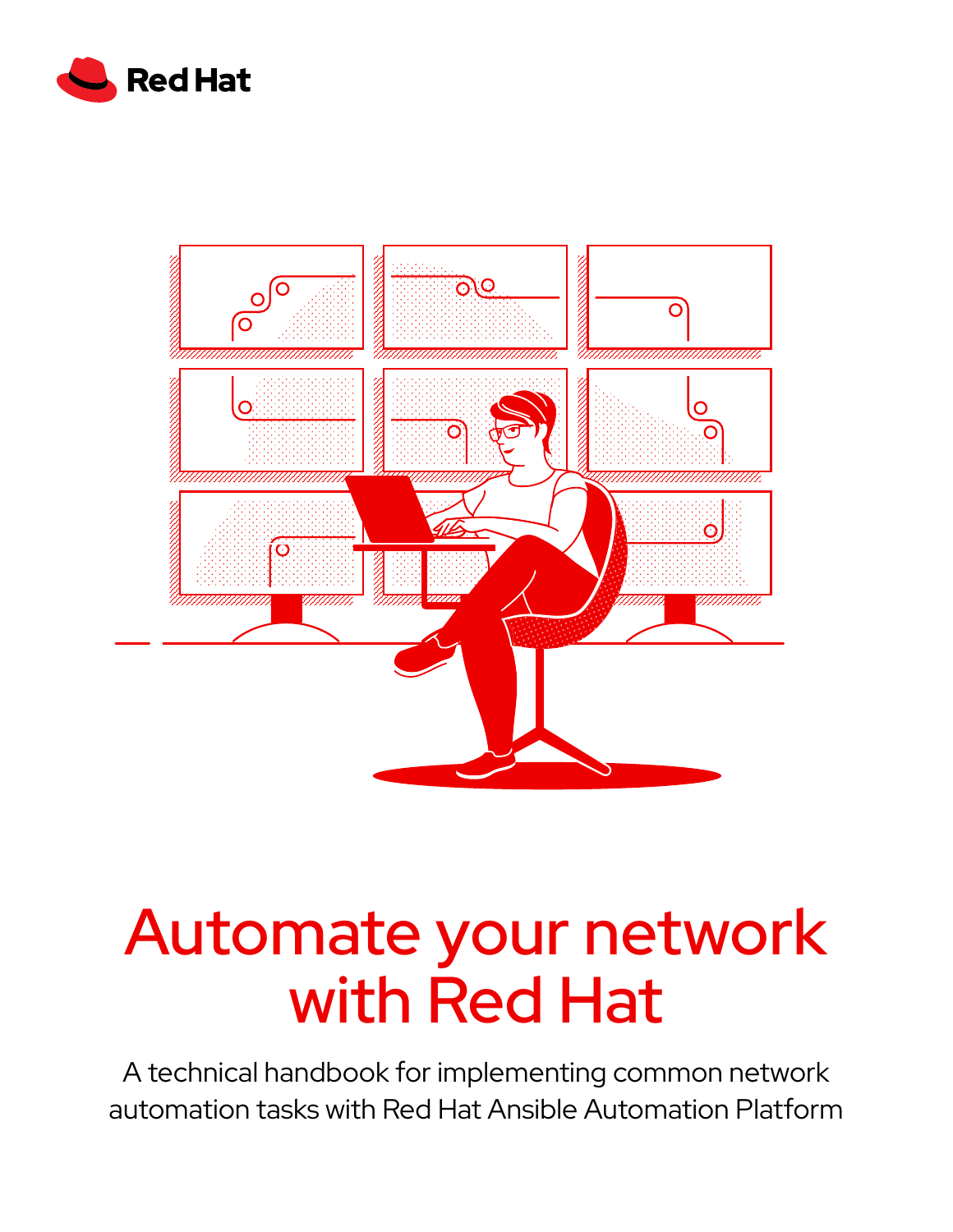## See what's inside

Spee[d operations with network automation](#page-2-0)

[Chapter 1](#page-3-0) [Install and configure Red Hat Ansible Automation Platform](#page-3-0)

[Chapter 2](#page-5-0) [Run your first command and playbook](#page-5-0)

[Chapter 3](#page-8-0) [Build your inventory](#page-8-0)

[Chapter 4](#page-13-0) [Implement common use cases](#page-13-0)

[Chapter 5](#page-17-0) [Access content to use with Red Hat Ansible Automation Platform](#page-17-0)

[Find more information](#page-18-0)

[Ready to get started?](#page-19-0)

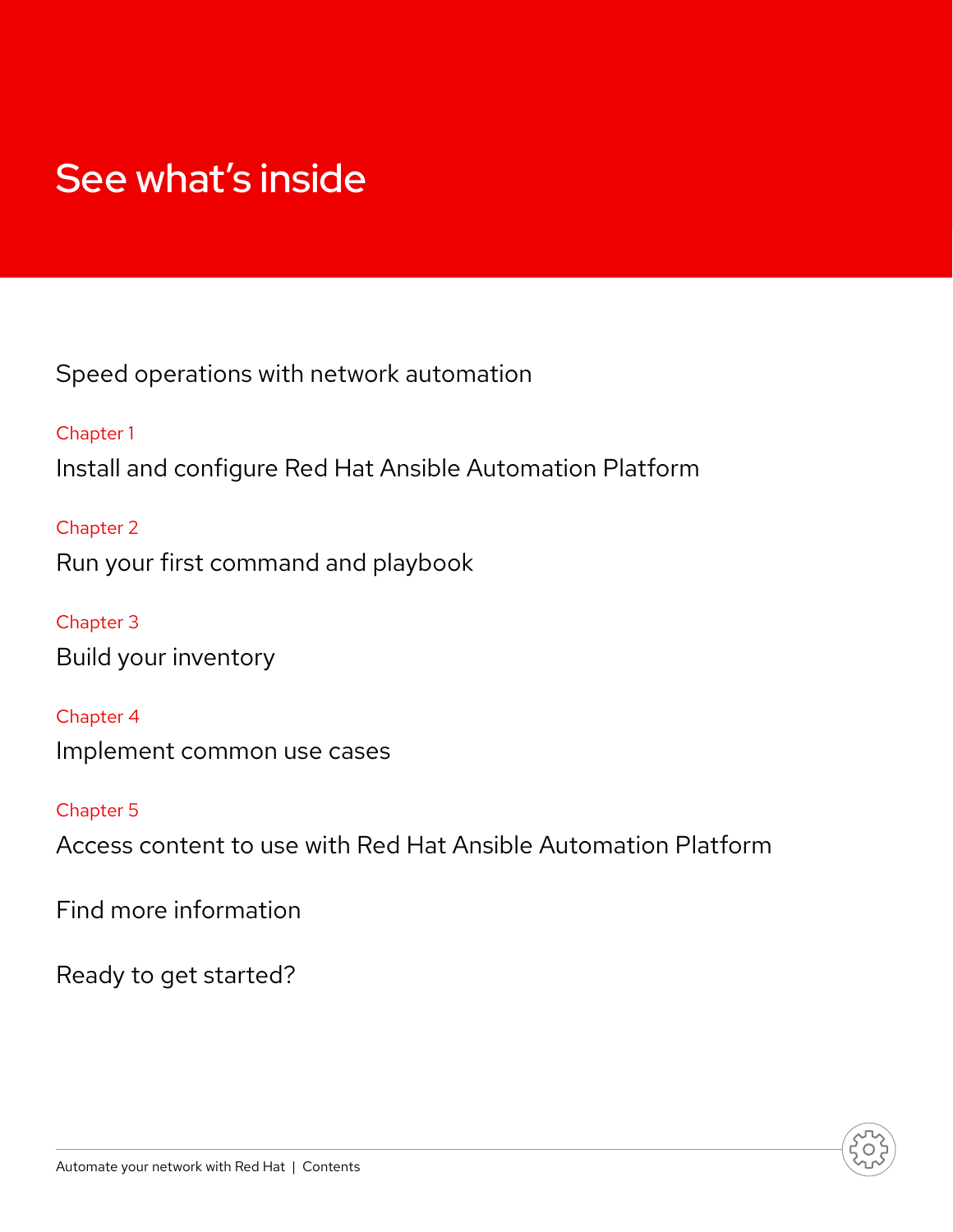## <span id="page-2-0"></span>Speed operations with network automation

Traditional, manual approaches to network configuration and updates are too slow and error-prone to effectively support today's rapidly shifting application and data transfer requirements. Programmable, software-based automation technologies can help your team better support your organization's digital initiatives.

With network automation, network operations (NetOps) teams can quickly respond to dynamic needs for capacity, application security, load balancing, and multicloud integrations. They can also implement self-service and on-demand network activities.

As a result, NetOps teams can become as agile and flexible as applications and infrastructure teams to support modern business demands.

#### Speed operations with Red Hat Ansible Automation Platform

With Red Hat<sup>®</sup> Ansible<sup>®</sup> Automation Platform, Red Hat brings the popular community Ansible project to the enterprise, adding the features and functionality needed for team-based automation at scale. This powerful IT automation platform combines a simple, easy-to-read automation language with a trusted, composable execution environment and security-focused sharing and collaboration capabilities. Because programming skills are not required, roles across your organization can readily use Ansible Automation Platform.

Ansible Automation Platform helps you streamline and manage complex datacenter environments, from servers and networks to applications and DevOps. It provides support for legacy and open network infrastructure devices across multivendor virtual and physical environments so you can automate your entire network using a single tool.

This e-book explains how to get started with common network automation tasks.

#### Key resources

Check out these resources to learn the basics of Red Hat Ansible Automation Platform:

- ► Online training: [Ansible Essentials](https://www.ansible.com/resources/webinars-training/introduction-to-ansible)
- ► E-book: [Network automation for everyone](https://www.redhat.com/en/resources/network-automation-everyone-ebook)

NOTE: The commands in this e-book are written for Ansible Automation Platform 1.x and are not applicable for Ansible Automation Platform 2.0 and later.

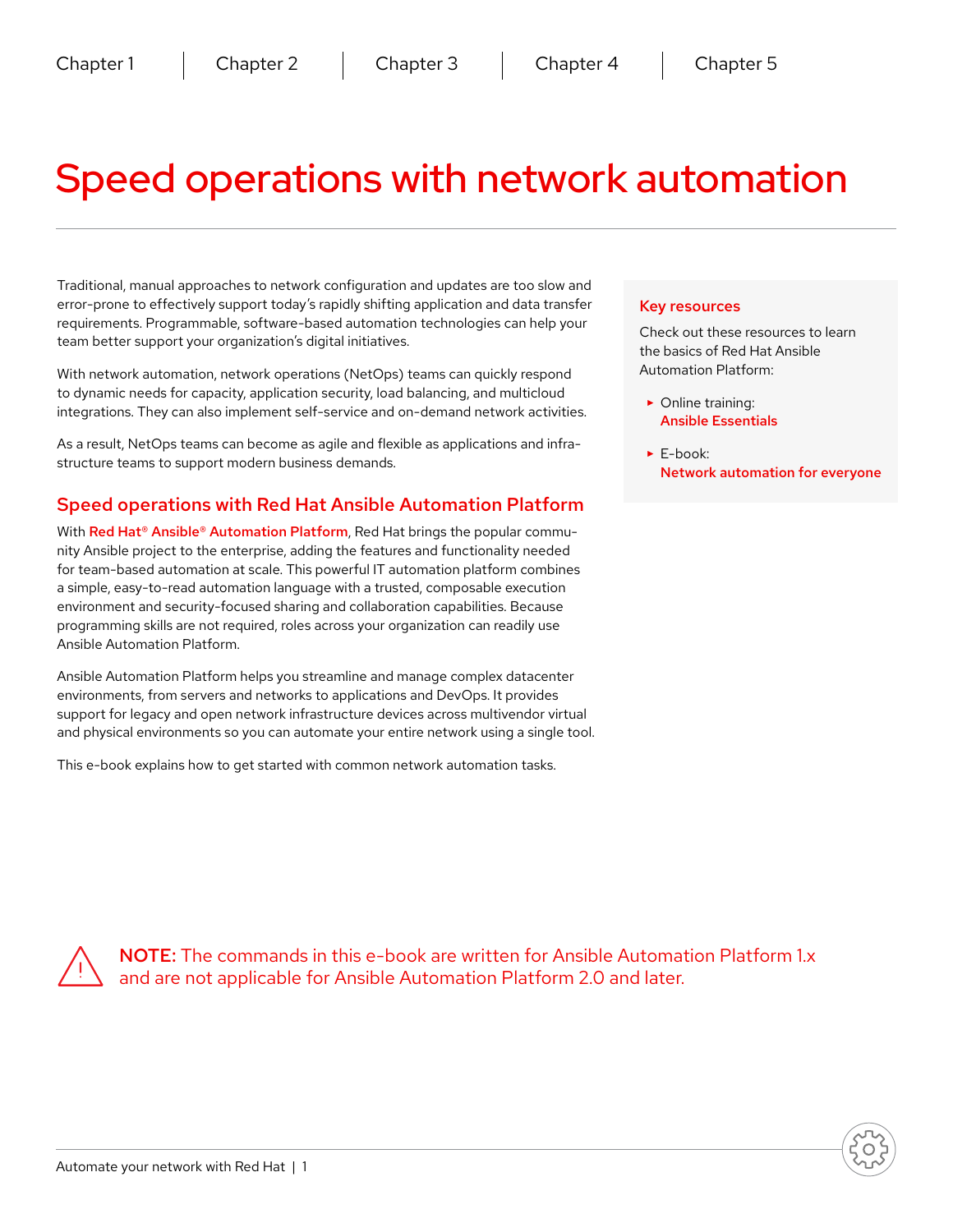## <span id="page-3-0"></span>Install and configure Red Hat Ansible Automation Platform

### Install Red Hat Ansible Automation Platform

Installing and setting up Red Hat Ansible Automation Platform is easy and fast.

Step **1a**

Install command-line Ansible using yum

- Run the following command:
- \$ sudo yum install ansible

Read the **[Ansible installation guide](https://docs.ansible.com/ansible/latest/installation_guide/intro_installation.html)** for complete instructions.

Step **1b**

#### Install Ansible Automation Platform using the installation tool

- 1. Make sure you have the [latest edition](https://access.redhat.com/downloads/content/480/ver=1.2/rhel---7/1.2/x86_64/product-software) or download a free trial at [red.ht/try\\_ansible](http://red.ht/try_ansible).
- 2. Unpack the tar file (version and name may be different):
	- \$ tar xvzf ansible-automation-platform-setup-bundle-1.2.1-1.tar.gz
- 3. Set up your passwords:
	- ► admin password for administration
	- ► rabbitmq\_password for messaging
	- ► pg\_password for database
- 4. Run the setup script. Once installation has completed, navigate to your Ansible Automation Platform host using Google Chrome or Mozilla Firefox by using either the hostname or IP address.

Read the [Ansible Automation Platform quick installation guide](https://docs.ansible.com/ansible-tower/latest/html/quickinstall/index.html) for complete instructions.

Step **2**

#### Install Ansible Automation Platform Content Collections for networking

Red Hat offers certified, supported [Content Collections](https://www.ansible.com/products/content-collections) for a wide variety of network devices, tools, and infrastruc-ture through [Ansible Automation Hub](https://www.ansible.com/products/automation-hub). Each Collection exists within a namespace that contains one or more Collections. Use the ansible-galaxy command to install these Collections:

\$ ansible-galaxy collection install namespace.collection\_name

Follow the instructions in the [Red Hat Ansible Automation Platform documentation](https://docs.ansible.com/ansible/latest/user_guide/collections_using.html) to configure Ansible Automa-tion Hub to access and manage your Collections. You can find community-supported Collections on [Ansible Galaxy](https://galaxy.ansible.com/search?keywords=&order_by=name&page=1&deprecated=false&tags=networking&type=collection&page_size=100).

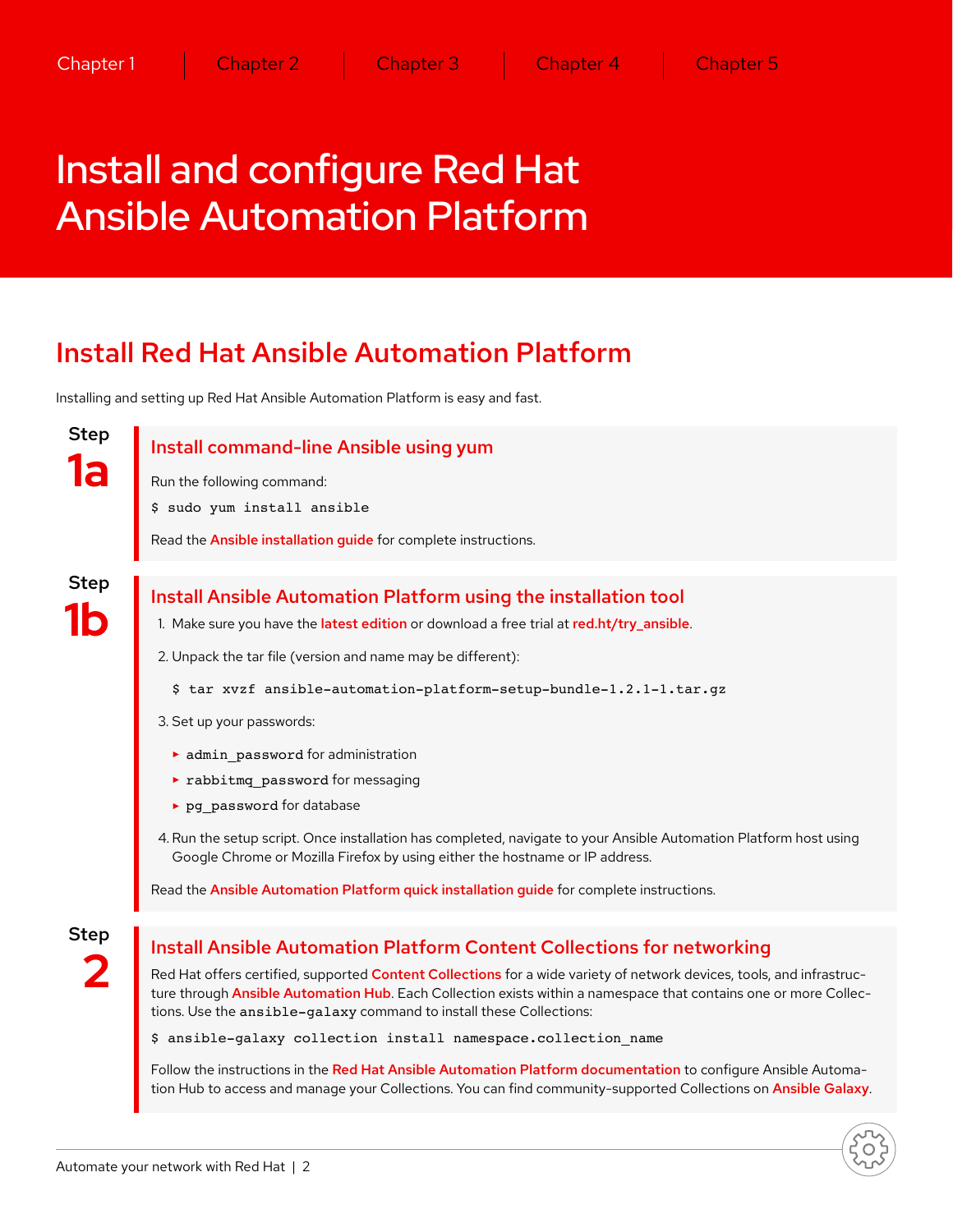### Set up your network environment

We recommend you configure your network environment for Red Hat Ansible Automation Platform according to these best practices.



#### Ensure connectivity to your network environment

Install an Ansible Automation Platform service account on your routers and switches for login and authentication. Ansible Automation Platform supports enterprise authentication methods like Terminal Access Controller Access-Control System Plus (TACACS+) and Remote Access Dial-In User Service (RADIUS). Learn more in the [Setting up enterprise authentication section](https://docs.ansible.com/ansible-tower/latest/html/administration/ent_auth.html) of the documentation.



#### Create your playbook repository

Connect Ansible Automation Platform to your Source Control Management (SCM) tool by setting up a project [in the web interface](https://docs.ansible.com/ansible-tower/latest/html/userguide/projects.html#projects), giving you access to all playbooks in that project repository.



#### Configure your inventory

Create an *[inventory](https://docs.ansible.com/ansible/latest/user_guide/intro_inventory.html)* of the network devices you want to automate. Ansible Automation Platform can manage multiple inventories. You can dynamically load inventories from popular tools like Amazon Web Services EC2, Microsoft Azure Resource Center, and VMware vCenter using [inventory plugins](https://docs.ansible.com/ansible-tower/latest/html/userguide/inventories.html#inventory-plugins). You can also [load inventories](https://docs.ansible.com/ansible-tower/latest/html/userguide/inventories.html#sourced-from-a-project) from an Ansible Automation Platform project. [Chapter 3](#page-8-0) of this e-book describes more about building and using inventories.



#### Set your network firewall rules

Set your firewall rules to allow Ansible Automation Platform to connect to routers and switches using the default Secure Shell (SSH) port 22. If desired, you can change this port number using the ansible port [host variable](https://docs.ansible.com/ansible/latest/user_guide/intro_inventory.html).



#### Set your Ansible Automation Platform passwords

Create a [credential](https://docs.ansible.com/ansible-tower/latest/html/userguide/credentials.html#credentials) for holding your passwords. You can grant users and teams the ability to use credentials without actually exposing the credential to the user.



#### Create an Ansible job template

Create a [job template](https://docs.ansible.com/ansible-tower/latest/html/userguide/job_templates.html) to connect your inventory, credential, and project. Job templates define sets of parameters for running automation jobs, allowing you to execute the same set of tasks many times and reuse content across teams. Each job template includes:

- ► A [project](https://docs.ansible.com/ansible-tower/latest/html/userguide/projects.html) from which to load Ansible playbooks.
- ► An [inventory](https://docs.ansible.com/ansible-tower/latest/html/userguide/inventories.html) or list of automation targets like network switches.
- ► A [credential](https://docs.ansible.com/ansible-tower/latest/html/userguide/credentials.html) for logging into and automating the devices in your inventory.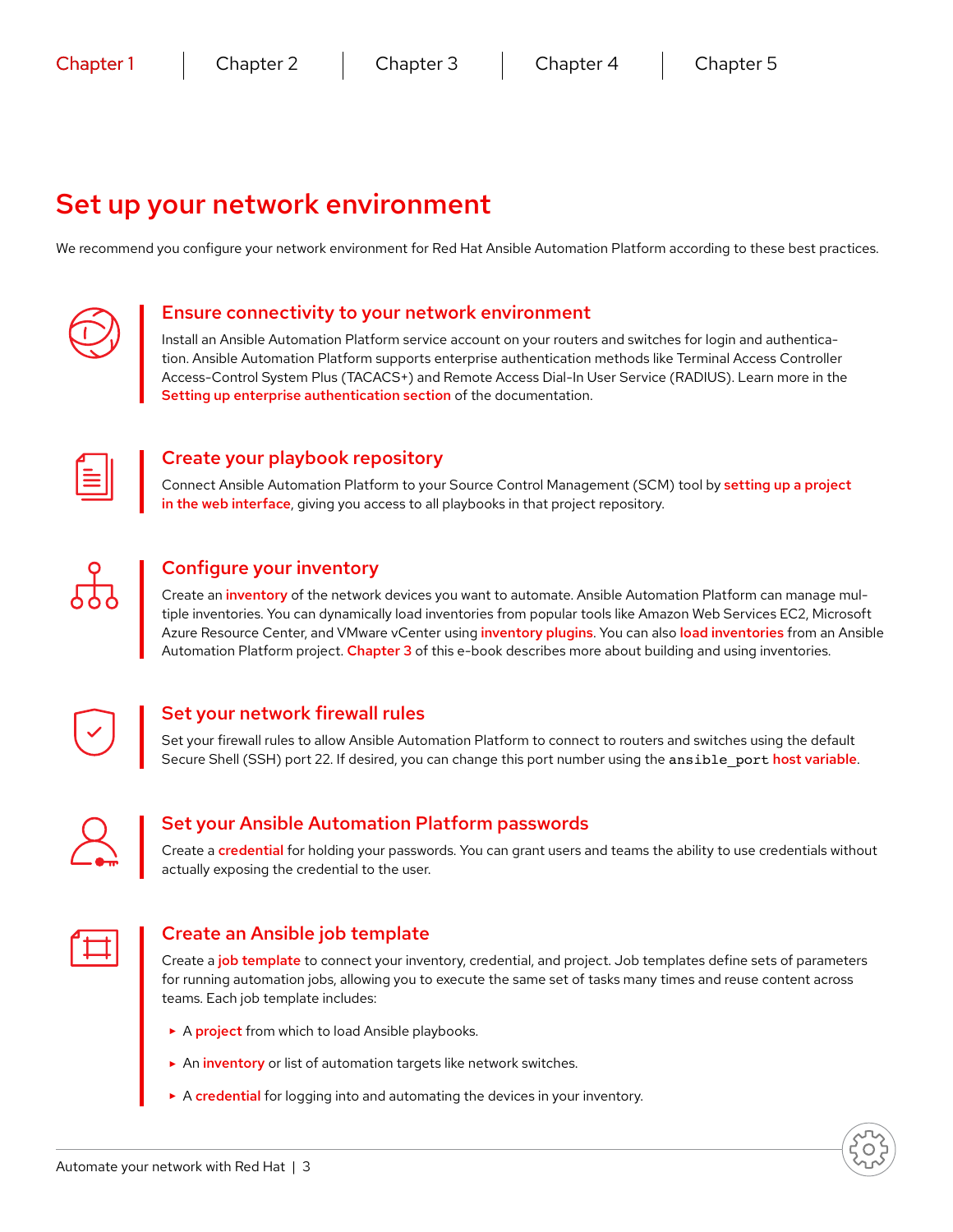## <span id="page-5-0"></span>Run your first command and playbook

### Get to know playbooks

Playbooks are Ansible's configuration, deployment, and orchestration language. They consist of sets of human-readable instructions called plays that define automation across an inventory of hosts. Each play includes one or more tasks that target one, many, or all hosts in an inventory. Each task calls an Ansible module that performs a specific function like collecting useful information, backing up network files, managing network configurations, or validating connectivity.

Playbooks can be shared and reused by multiple teams to create repeatable automation.

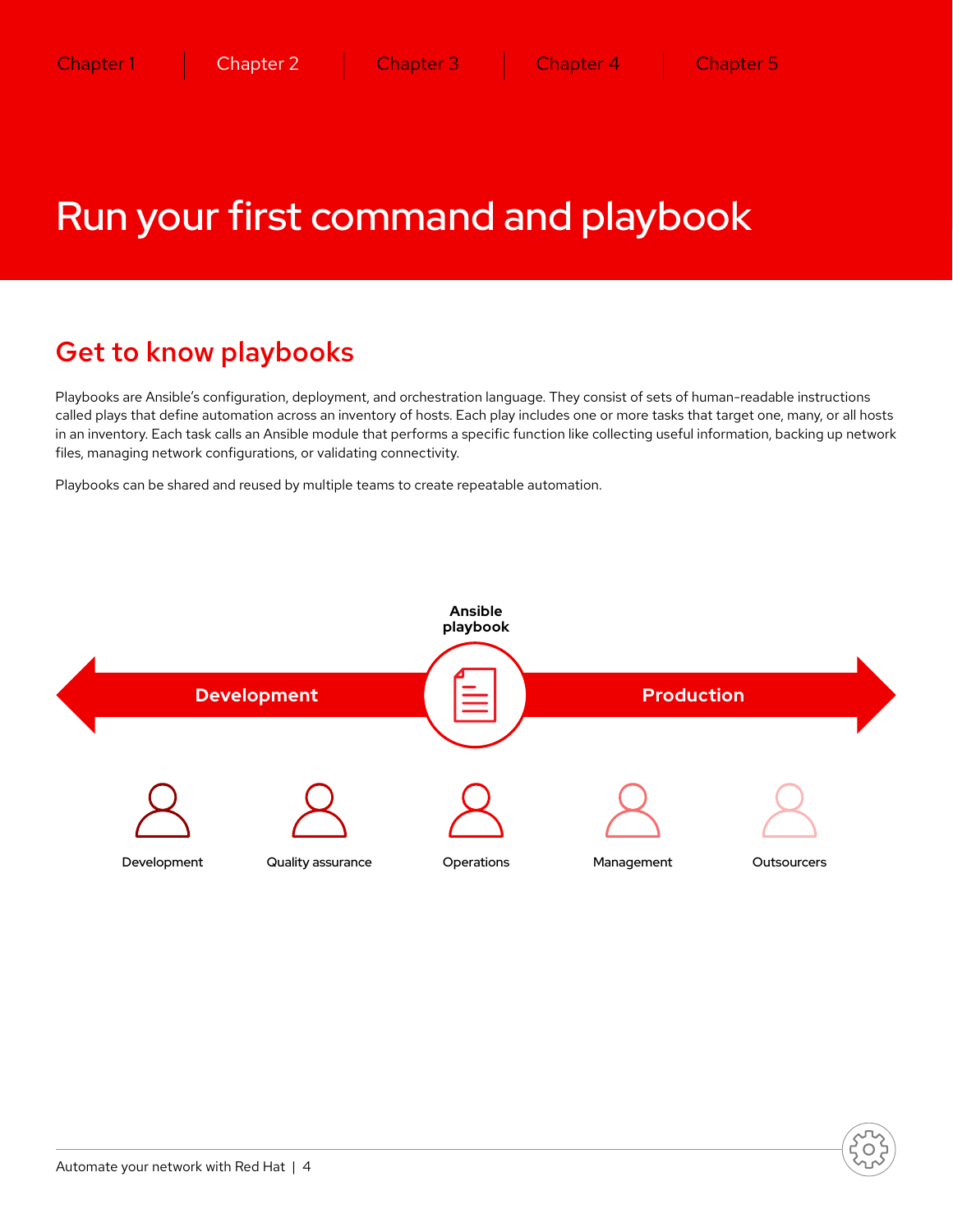### Anatomy of a playbook

This example shows the common parts of an Ansible playbook.

|    |                                      | Indicates the start of a playbook                                                                                                                                                                                                 |  |
|----|--------------------------------------|-----------------------------------------------------------------------------------------------------------------------------------------------------------------------------------------------------------------------------------|--|
| 2  | - name: add vlans                    |                                                                                                                                                                                                                                   |  |
| 3  | hosts: arista •                      | Calls a device or group of devices named arista                                                                                                                                                                                   |  |
| 4  | gather facts: false                  | Optional parameter for retrieving facts                                                                                                                                                                                           |  |
| 5  |                                      |                                                                                                                                                                                                                                   |  |
| 6  | vars:                                | <b>Variable definition</b>                                                                                                                                                                                                        |  |
|    | vlans:                               | In this playbook, we define variable values directly.                                                                                                                                                                             |  |
| 8  | - name: desktops                     | If you are using the Red Hat Ansible Automation<br>Platform web interface, you can also create a<br>survey to prompt users for variable values when<br>they run your playbook. In that case, replace lines<br>9, 11, and 13 with: |  |
| 9  | vlan id: 20                          |                                                                                                                                                                                                                                   |  |
| 10 | - name: servers                      |                                                                                                                                                                                                                                   |  |
| 11 | vlan id: 30                          |                                                                                                                                                                                                                                   |  |
| 12 | - name: DMZ                          |                                                                                                                                                                                                                                   |  |
| 13 | vlan id: 50                          | # {{variable_name}} input                                                                                                                                                                                                         |  |
| 14 |                                      |                                                                                                                                                                                                                                   |  |
| 15 | tasks:                               | Learn more about surveys in the Create a Red Hat                                                                                                                                                                                  |  |
| 16 | - name: add VLAN configuration       | Ansible survey section on page 6.                                                                                                                                                                                                 |  |
| 17 | arista.eos.eos vlans:                | <b>Tasks</b>                                                                                                                                                                                                                      |  |
| 18 | state: merged                        |                                                                                                                                                                                                                                   |  |
| 19 | config: " $\{\{\text{ vlans }\}\}$ " | Tasks and Ansible modules have a 1:1 correlation.<br>This section calls modules to configure virtual                                                                                                                              |  |
|    |                                      | local area networks (VLANs) for each of the three<br>variables defined in the vars section.                                                                                                                                       |  |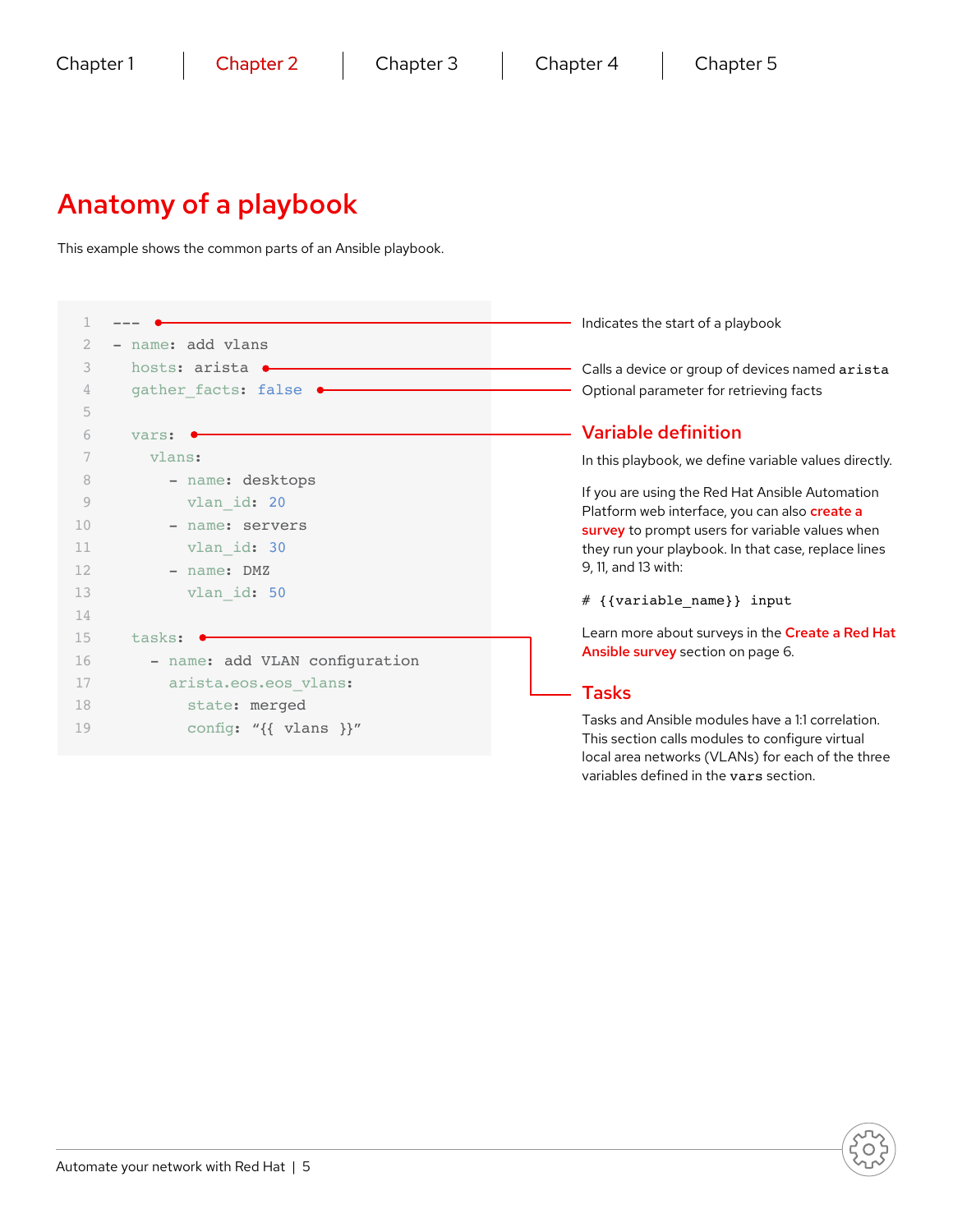### <span id="page-7-0"></span>Create a Red Hat Ansible survey

Surveys set extra variables for your playbook in a user-friendly question-and-answer way. To create a survey:

- 1. Click the *Add survey* button in the Red Hat Ansible Automation Platform web interface.
- 2. For each question fill out the following information:
	- ► Name: The question to ask the user
	- ► Description (optional): A description of what is being asked
	- ► Answer variable name: The Ansible variable name in which the response will be stored
	- ► Answer type: The format entered text, multiple choice, or number of the response
	- ► Default answer: The default value of the variable
	- ► Required: Whether or not the question is optional
- 3. Click the *+* button to add the question to the survey.
- 4. Repeat step 3 to add more questions to the survey.
- 5. Click the *Save* button to save the survey when you are finished.

Read the **[Surveys section](https://docs.ansible.com/ansible-tower/latest/html/userguide/job_templates.html#surveys)** of the Ansible Automation Platform documentation to learn more.

### Run your playbook

Running a playbook is simple, but the process is different for command-line Ansible and the Ansible Automation Platform web interface.

#### Command-line Ansible

Run the following command:

ansible-playbook <playbook name> -i <inventory file>

#### Red Hat Ansible Automation Platform web interface

Press the launch job (rocket) button next to your template in the Ansible Automation platform web interface.

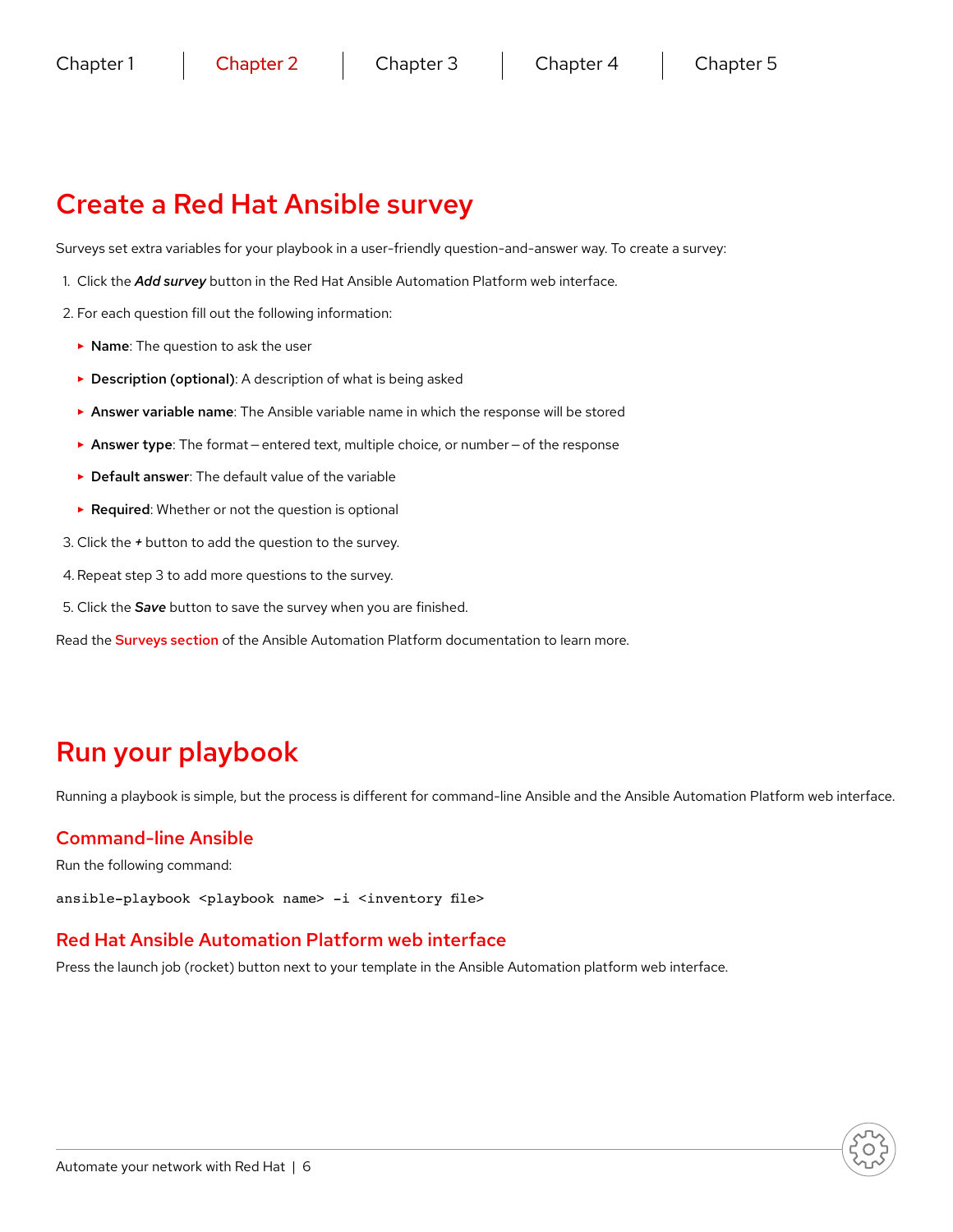## <span id="page-8-0"></span>Build your inventory

### Understand inventories

An [inventory](https://docs.ansible.com/ansible/latest/user_guide/intro_inventory.html) is a collection of hosts that may be acted on using Ansible commands and playbooks. Inventory files organize hosts into groups and can serve as a source of trust for your network. These files can be formatted as simple INI or YAML. Many organizations choose to write their inventories in YAML for consistency with their playbooks. Using an inventory file, a single playbook can maintain hundreds of network devices with a single command.

This chapter explains how to build an inventory file.

### Create a basic INI-formatted inventory

First, group your inventory logically. Best practices are to group servers and network devices by their *what* (application, stack, or microservice), *where* (datacenter or region), and *when* (development stage).

- ► What: db, web, leaf, spine
- ▶ Where: east, west, floor 19, building A
- ► When: dev, test, staging, prod

This example code, in INI format, illustrates a basic group structure for a very small datacenter. You can group groups using the syntax [metagroupname:children] and listing groups as members of the metagroup.

Here, the group network includes all leafs and all spines. The group datacenter includes all network devices plus all webservers.

Read the **[Build your inventory section](https://docs.ansible.com/ansible/latest/network/getting_started/first_inventory.html)** of the Ansible documentation to learn more. You can also find a [sample inventory report playbook](https://github.com/network-automation/ansible_inventory_report) on GitHub.

- 1 [leafs]
- 2 leaf01
- 3 leaf02
- 4
- 5 [spines]
- 6 spine01
- 7 spine02
- 8
- 9 [network:children]
- 10 leafs
- 11 spines
- 12
- 13 [webservers]
- 14 webserver01
- 15 webserver02
- 16
- 17 [datacenter:children]
- 18 network
- 19 webservers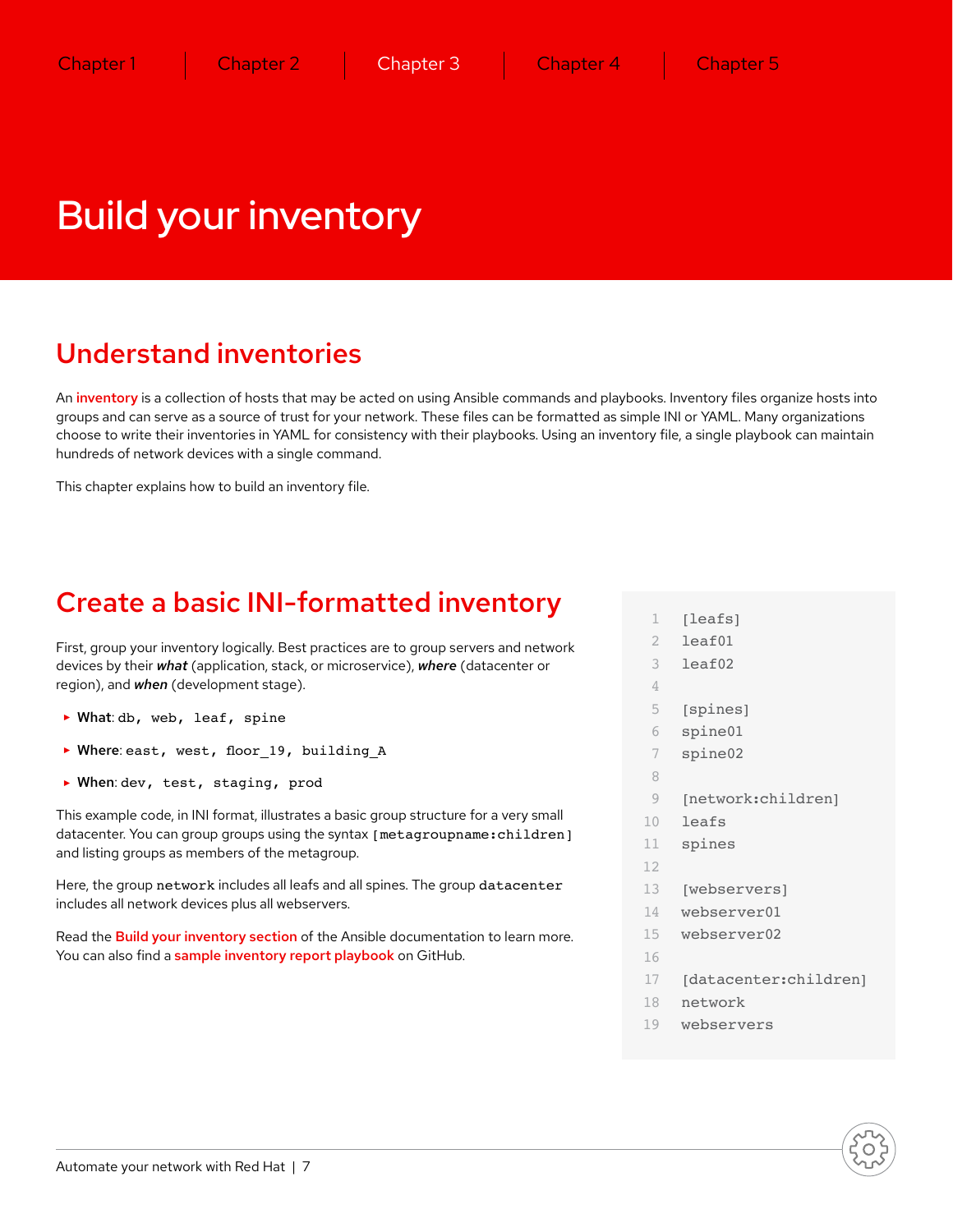### Anatomy of a YAML-formatted inventory

 $1 - - -$ 2 all:  $3$  vars:  $\bullet$ 4 ansible user: admin 5 ansible\_password: password123 6 ansible\_become\_pass: password123 7 ansible\_become: True 8 ansible become method: enable 9 ansible network cli ssh type: libssh 10 children:  $\bullet$ 11 routers: 12 children: 13 arista: 14 cisco: 15 juniper: 16 arista: 17 hosts: 18 rtr2: 19 ansible\_host: 172.16.100.2 20 rtr4: 21 ansible\_host: 172.16.100.4 22 vars: 23 ansible network os: arista.eos.eos 24 ansible\_connection: ansible.netcommon.network\_cli 25 cisco: 26 hosts: 27 rtr1: 28 ansible\_host: 172.16.100.1 29 vars: 30 ansible\_network\_os: cisco.ios.ios 31 ansible\_connection: ansible.netcommon.network\_cli 32 juniper: 33 hosts: 34 rtr3: 35 ansible\_host: 172.16.100.3 36 vars: 37 ansible\_network\_os: junipernetworks.junos.junos 38 ansible\_connection: ansible.netcommon.netconf Indicates the start of a playbook Defines variables that apply to all hosts within the inventory, regardless of group Group variables Each group can have its own set of variables. This inventory defines the operating system and connection type for each group. Both of these variables point to items contained in content collections. Learn more about these variables in the Group your [variables section](#page-11-0) on page 10. Group hierarchy Lines 10-15 identify the host groups within this inventory. In this case, the group routers contains three subgroups: arista, cisco, and juniper. Group definition The hosts command defines which hosts belong to each group. In this example, the group arista contains two hosts that are identified by IP address.

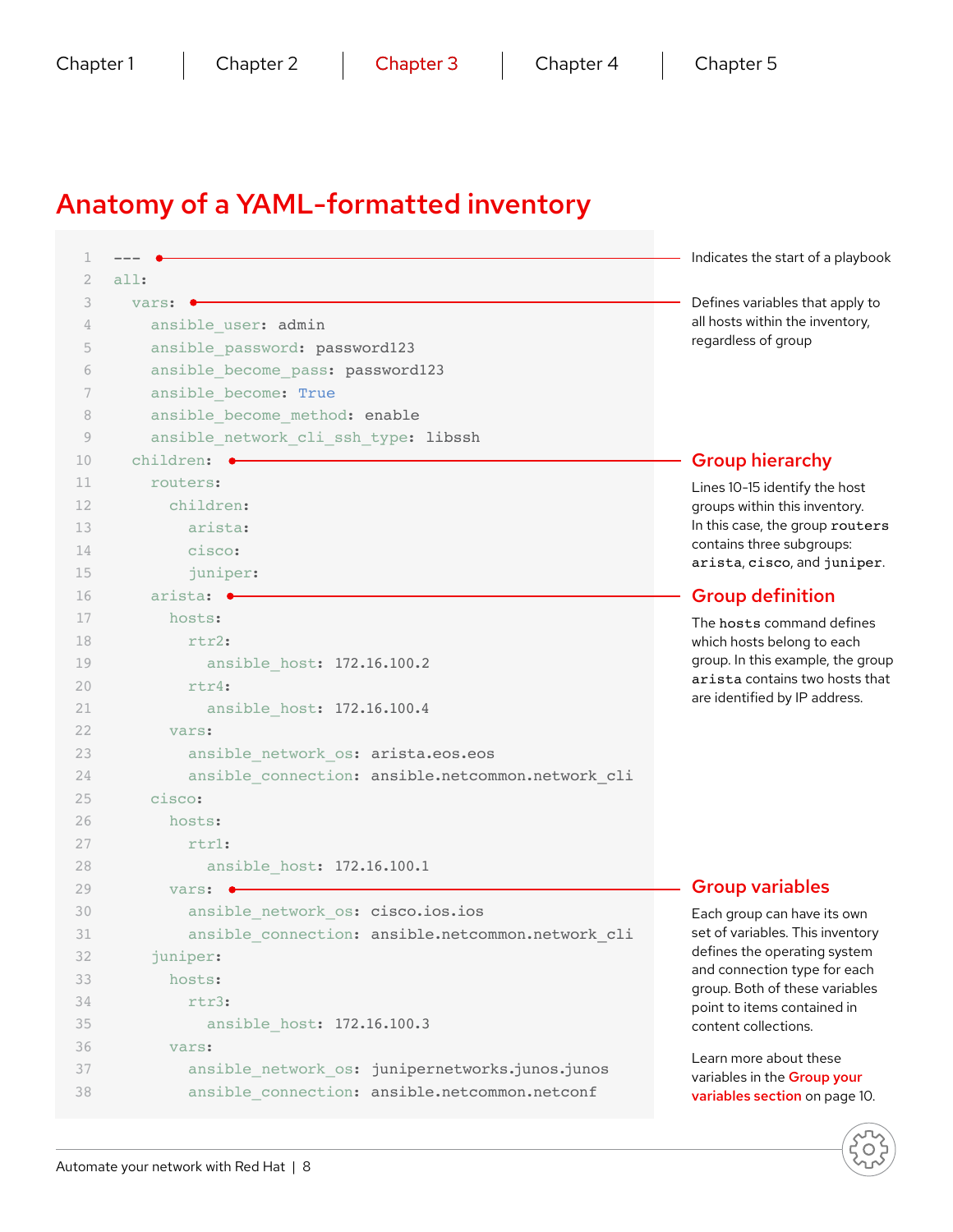### Group inventory by platform

As your inventory grows, you may want to group devices by platform so you can easily define platform-specific variables for all devices on that platform. Lines 10-15 of the example inventory identify the hierarchy of host groups for this inventory. The routers group contains three children or subgroups categorized by platform: arista, cisco, and juniper. Each of these subgroups contains one or more hosts, defined by IP address in lines 16-21, 25-28, and 32-35.

| 10 | children:                  |  |
|----|----------------------------|--|
| 11 | routers:                   |  |
| 12 | children:                  |  |
| 13 | arista:                    |  |
| 14 | cisco:                     |  |
| 15 | juniper:                   |  |
| 16 | arista:                    |  |
| 17 | hosts:                     |  |
| 18 | $rtr2$ :                   |  |
| 19 | ansible host: 172.16.100.2 |  |
| 20 | $rtr4$ :                   |  |
| 21 | ansible host: 172.16.100.4 |  |

Read the [Group inventory by platform section](https://docs.ansible.com/ansible/latest/network/getting_started/first_inventory.html) of the Ansible documentation to learn more.

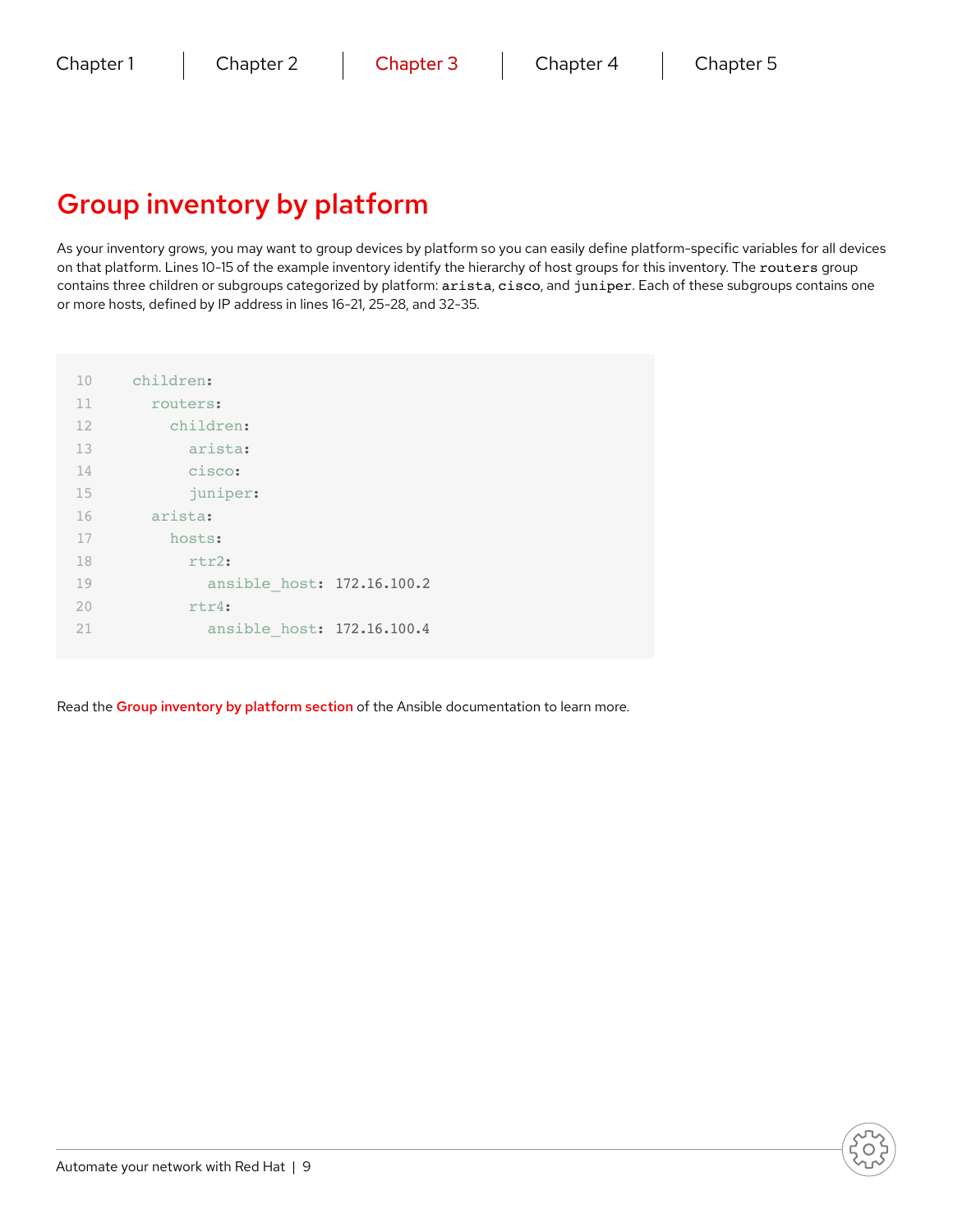### <span id="page-11-0"></span>Set your variables

You can set values for many of the variables you needed in your first Ansible command in the inventory, so you can skip them in the ansible-playbook command. Lines 2-9 of the example inventory define variables that apply to all hosts listed in the inventory, regardless of which group they belong to.

|                | all:                                 |
|----------------|--------------------------------------|
| 3              | vars:                                |
| $\overline{4}$ | ansible user: admin                  |
| 5              | ansible password: password123        |
| 6              | ansible become pass: password123     |
|                | ansible become: True                 |
| 8              | ansible become method: enable        |
|                | ansible_network_cli_ssh_type: libssh |

You can set and store variables in several different files. As a best practice, set variables used to connect to devices — like login information or IP address — in inventory files or playbooks. Set variables related to device configuration in separate files stored in the group vars directory. Read the [Organizing host and group variables section](https://docs.ansible.com/ansible/latest/user_guide/intro_inventory.html) of the Ansible documentation to learn more.

### Group your variables

When devices in a group share the same variable values, like operating system (OS) or SSH user, you can reduce duplication and simplify maintenance by consolidating these into group variables. Group variables are set within their respective group definitions. Lines 22-24, 29-31, and 36-38 of the example inventory set group variable values for each of the three host groups.

| 22  | vars:                              |                                                   |
|-----|------------------------------------|---------------------------------------------------|
| 23  | ansible network os: arista.eos.eos |                                                   |
| 2.4 |                                    | ansible connection: ansible.netcommon.network cli |

This example defies network operating system (NOS) and connection type variables for each of the three subgroups. In this case, these variables point to items contained in Red Hat Ansible Automation Platform Content Collections. Content Collection items are formatted as namespace.collection\_name.item. For example, arista.eos.eos points to the EOS operating system plugin within the EOS Collection delivered through the Arista namespace, while ansible.netcommon.network\_cli points to the network CLI plugin within the Netcommon Collection delivered through the Ansible namespace.

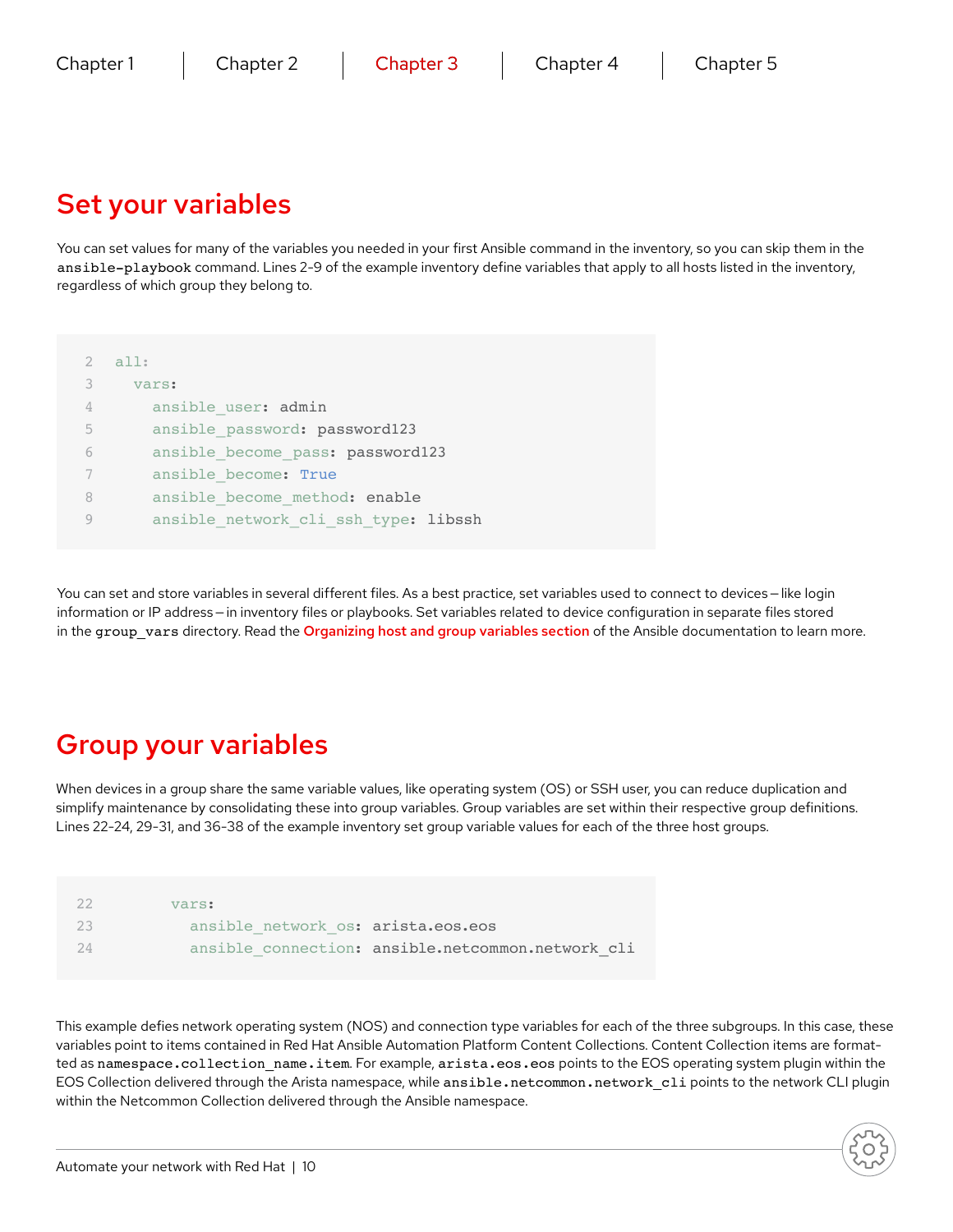### Variable syntax

The syntax for variable values is different in inventory, in playbooks, and in group\_vars files. Even though playbook and group\_vars files are both written in YAML, you use variables differently in each.

#### INI-style inventory files

Use the syntax key=value for variable values:

ansible network os=cisco.ios.ios

#### Files with .YML and .YAML extensions

Use YAML syntax:

key: value

#### Group\_vars and playbook files

Use the full key name: ansible\_network\_os: cisco.ios.ios

Read the [Variable syntax section](https://docs.ansible.com/ansible/latest/network/getting_started/first_inventory.html) of the Ansible documentation to learn more.

### Protect sensitive variables

Best practices are to use additional protection for sensitive variables like passwords.

Red Hat Ansible Automation Platform provides credential management for passwords and key information. Using the *Credentials* page in the web interface, you can grant users and teams the ability to use credentials without exposing the credential to the user. Read the [Credentials section](https://docs.ansible.com/ansible-tower/latest/html/userguide/credentials.html) of the Ansible documentation to learn more.

Note that Ansible Automation Platform can run on systems with [Federal Information Processing Standards \(FIPS\) mode](https://docs.ansible.com/ansible-tower/latest/html/installandreference/install_notes_reqs.html#installing-ap-on-systems-with-fips-mode-enabled) enabled.

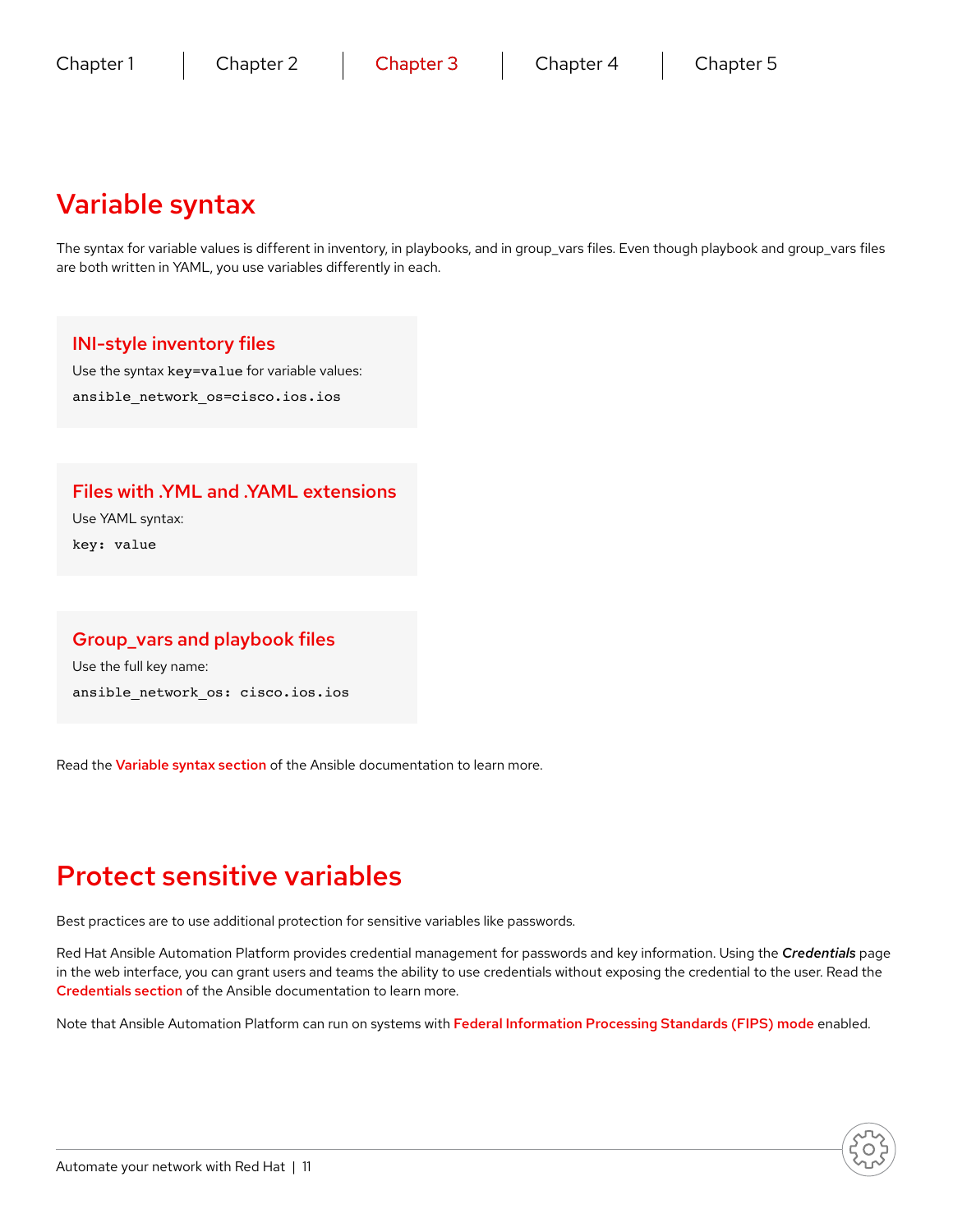### <span id="page-13-0"></span>Implement common use cases

This chapter shows sample playbooks for common network automation use cases.

### Add a VLAN

Configuring VLANs that span multiple network devices is an ongoing activity for NetOps. Ansible makes it easy to create a VLAN and propagate it across your network.

```
\mathbf 12 - name: add vlans
3 hosts: arista
4 gather facts: false
5 vars:
6 vlans:
7 - name: desktops
8 vlan_id: 20
9 - name: servers
10 vlan_id: 30
11 - name: DMZ
12 vlan_id: 50
13
14 tasks:
15 - name: add VLAN configuration
16 arista.eos.eos vlans:
17 state: merged
18 config: "{{ vlans }}"
```
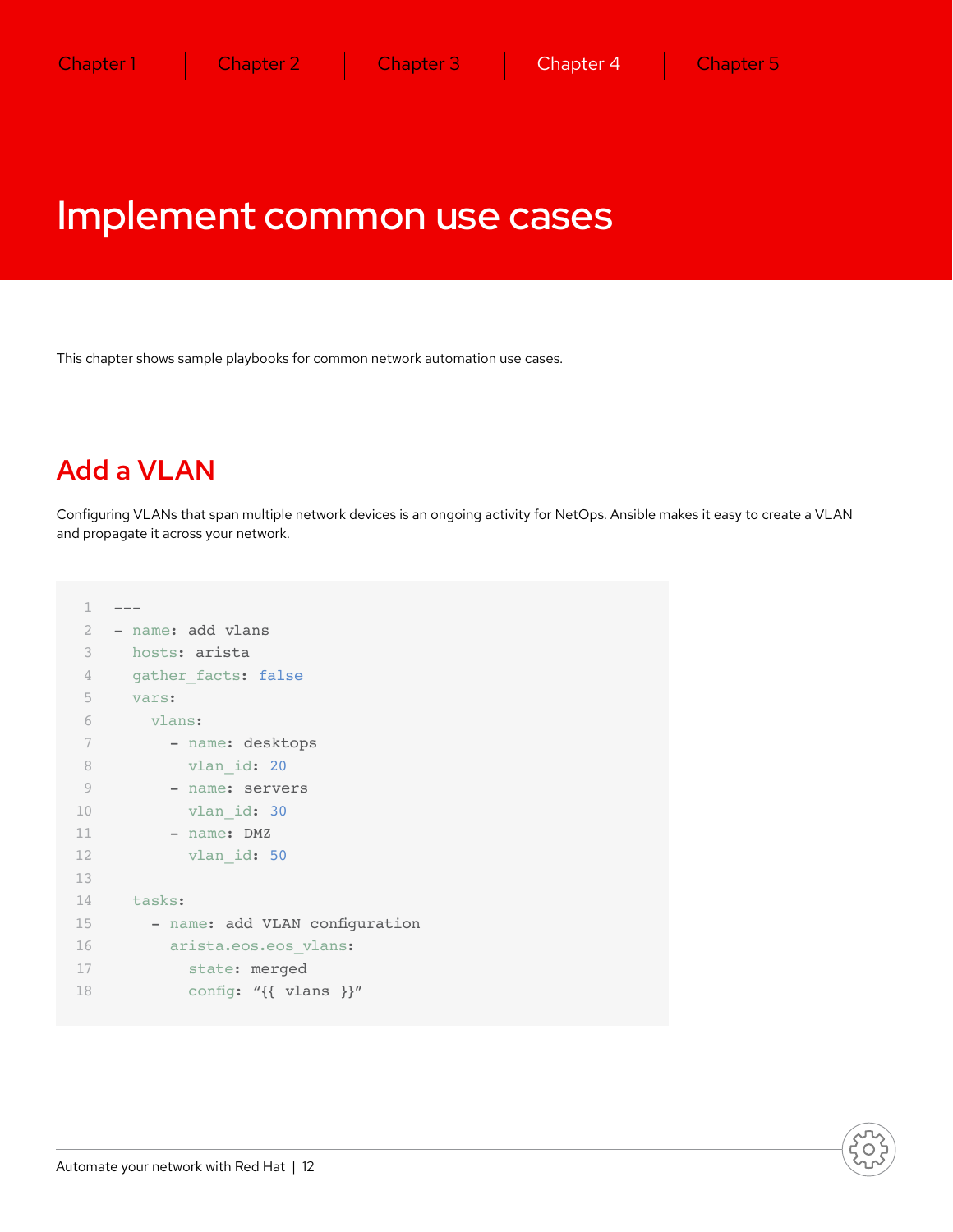### Gather facts

Most networks contain many different platforms and devices. Ansible can query, store, and report on network data like software versions and interface information.

```
1 - - -2 - name: use facts module
3 hosts: cisco
4 gather_facts: false
5
6 tasks:
7 - name: retrieve facts
8 cisco.ios.ios_facts:
9
10 - name: display version
11 debug:
12 msg: "{{ ansible_net_version }}"
13
14 - name: display serial number
15 debug:
16 msg: "{{ ansible_net_serialnum }}"
```
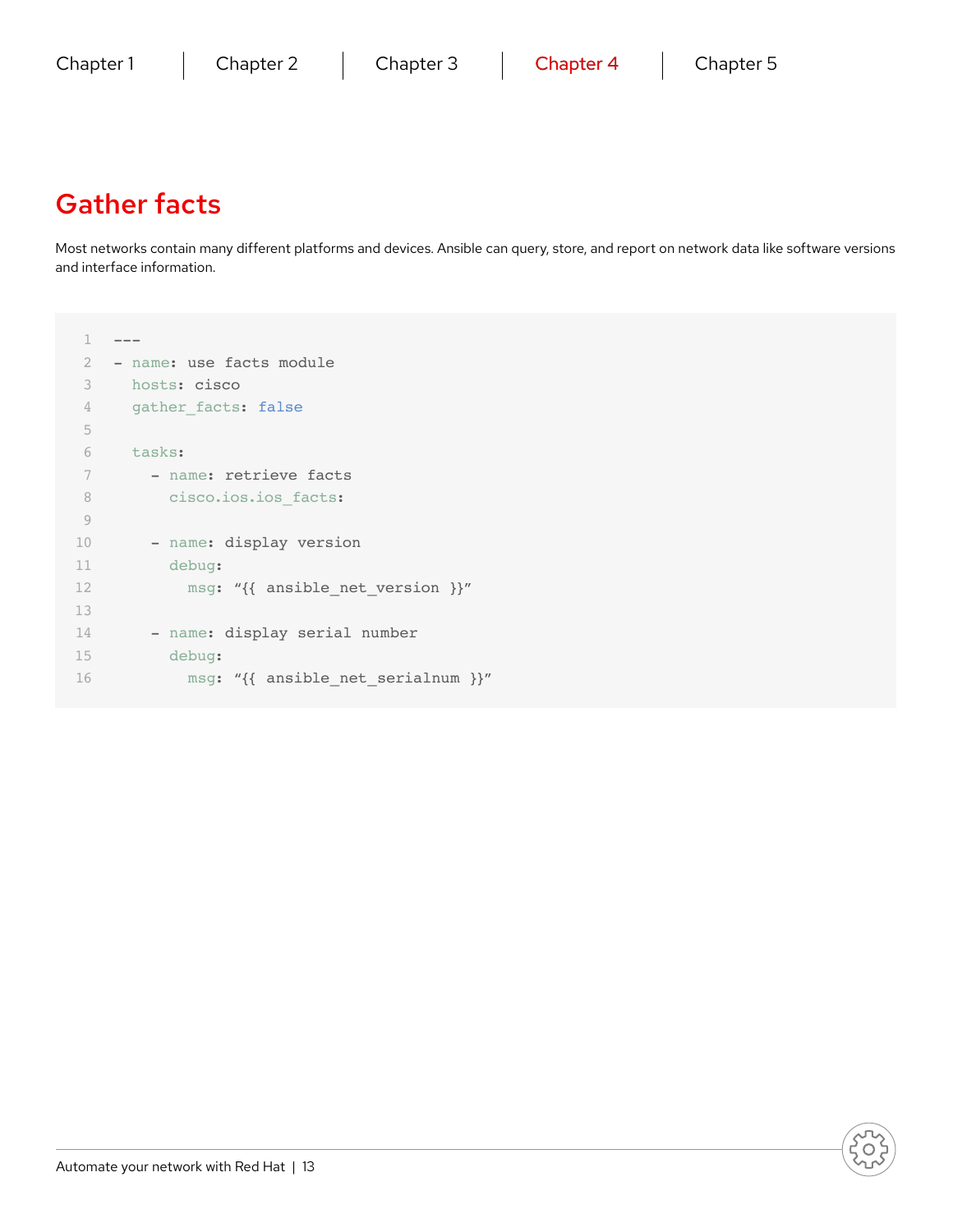### Retrieve resource information

Ansible [network resource modules](https://docs.ansible.com/ansible/latest/network/user_guide/network_resource_modules.html) simplify and standardize how you manage different network devices. Any resource module can use state: gathered to retrieve information about network resources.

```
1 - -2 - name: retrieve interface information
3 hosts: cisco
4 gather_facts: false
5
6 tasks:
7 - name: use state gathered
8 cisco.ios.ios_interfaces:
9 state: gathered
10 register: interfaces_info
11
12 - name: print out interfaces information
13 debug:
14 msg: "{{ interfaces_info }}"
```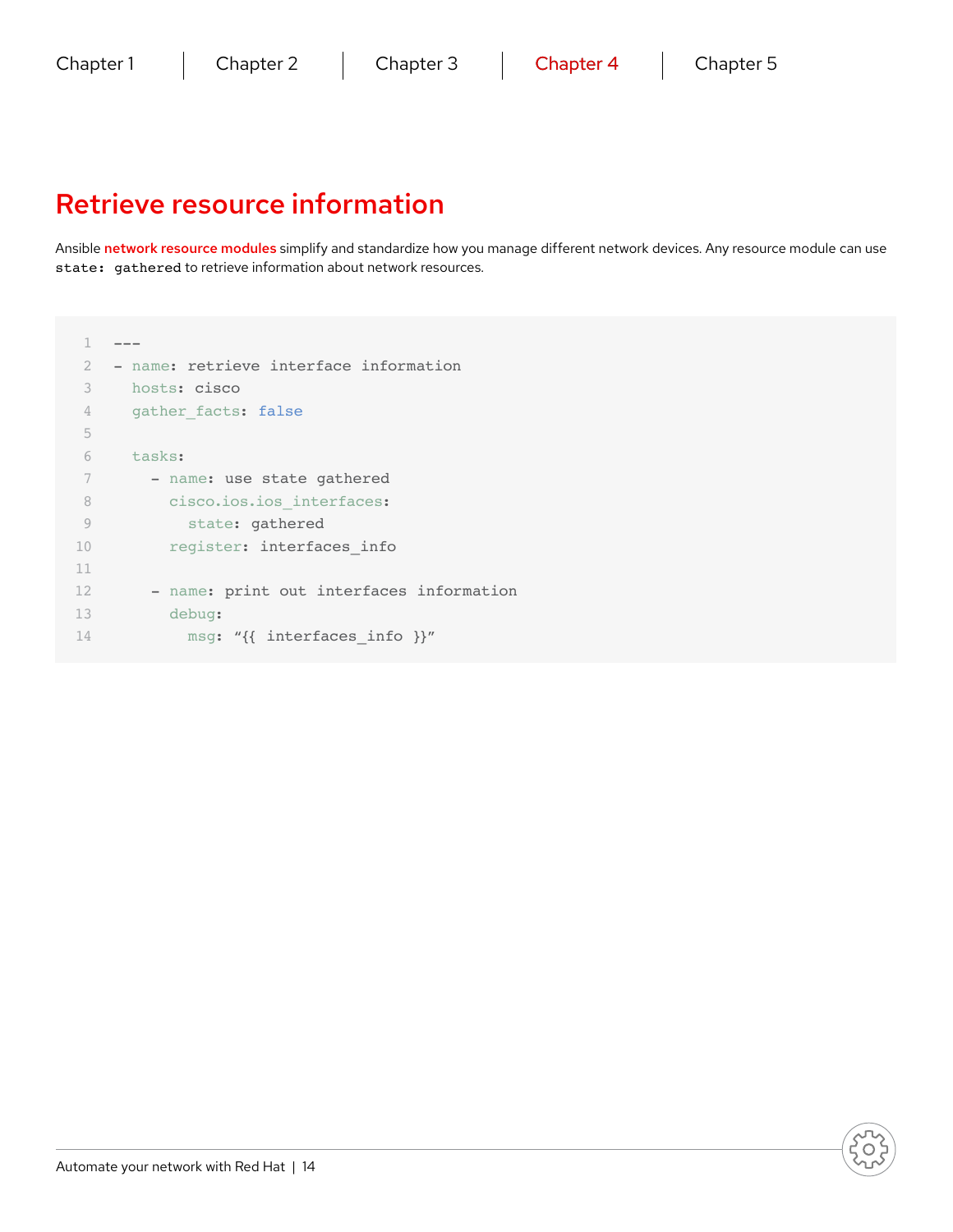### Back up configurations

Storing backups of configurations is a critical activity for NetOps. Ansible Automation Platform makes it easy to pull parts of or an entire configuration from a network device.

 $1 - - -$ 2 - hosts: cisco 3 gather facts: false 4 5 tasks: 6 - name: back up config 7 cisco.ios.ios\_config: 8 backup: yes

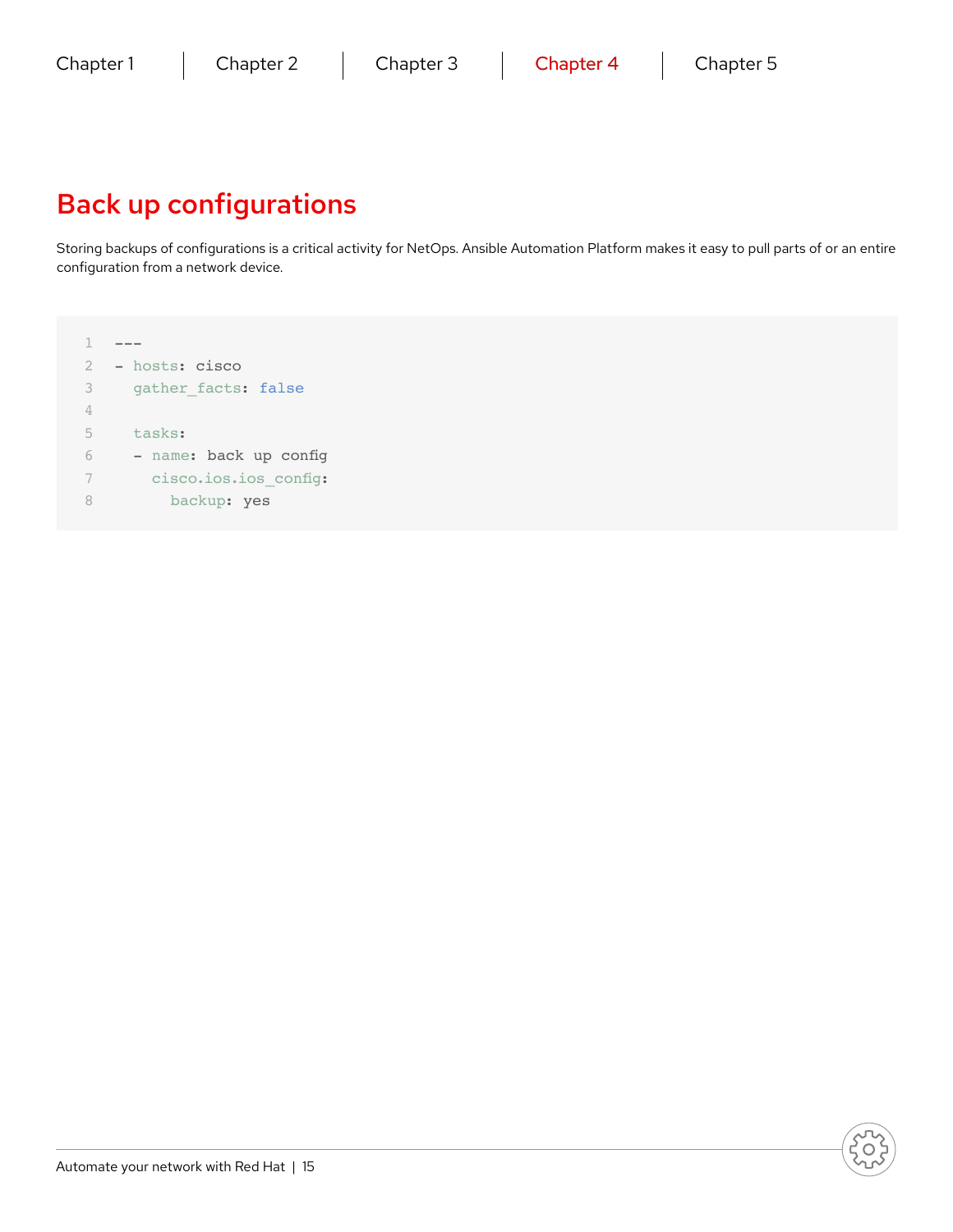## <span id="page-17-0"></span>Access content to use with Red Hat Ansible Automation Platform

You can access ready-to-use automation content to make adoption of Red Hat Ansible Automation Platform even faster and easier.



#### Ansible Content Collections

A [Content Collection](https://www.ansible.com/products/content-collections) is a standardized distribution format for Ansible content that can include playbook examples, roles, modules, plugins, and more. This new format decouples the Ansible executable from most of the automation content, giving you more flexibility and portability. You can install community-supported Collections from Ansible [Galaxy](https://galaxy.ansible.com/) and fully supported, [certified Collections](https://access.redhat.com/articles/3642632) from [Ansible Automation Hub](https://cloud.redhat.com/ansible/automation-hub/).



#### Ansible roles

Ansible roles bundle automation content to make it reusable. Instead of creating long playbooks with hundreds of tasks, you can use roles to organize and break tasks apart into smaller, more discrete units of work. A role includes all of the tasks, variables, and handlers needed to complete a unit of work. Roles are distributed either as standalone entities or as part of Content Collections.



#### Ansible Automation Hub

[Ansible Automation Hub](https://cloud.redhat.com/ansible/automation-hub/) gives Red Hat Ansible Automation Platform subscribers access to fully supported and certified Content Collections developed, tested, and maintained by Red Hat and its technology partners. It gives you a secure portal to Content Collections, as well as a private network for internal and third-party automation content. Automation Hub is the de-facto repository for content used in production automation environments.



#### Ansible Galaxy

[Ansible Galaxy](https://galaxy.ansible.com/) houses all community Ansible Collections, as well as existing standalone roles. You can also contribute the Collections and roles you create to the community through Ansible Galaxy.

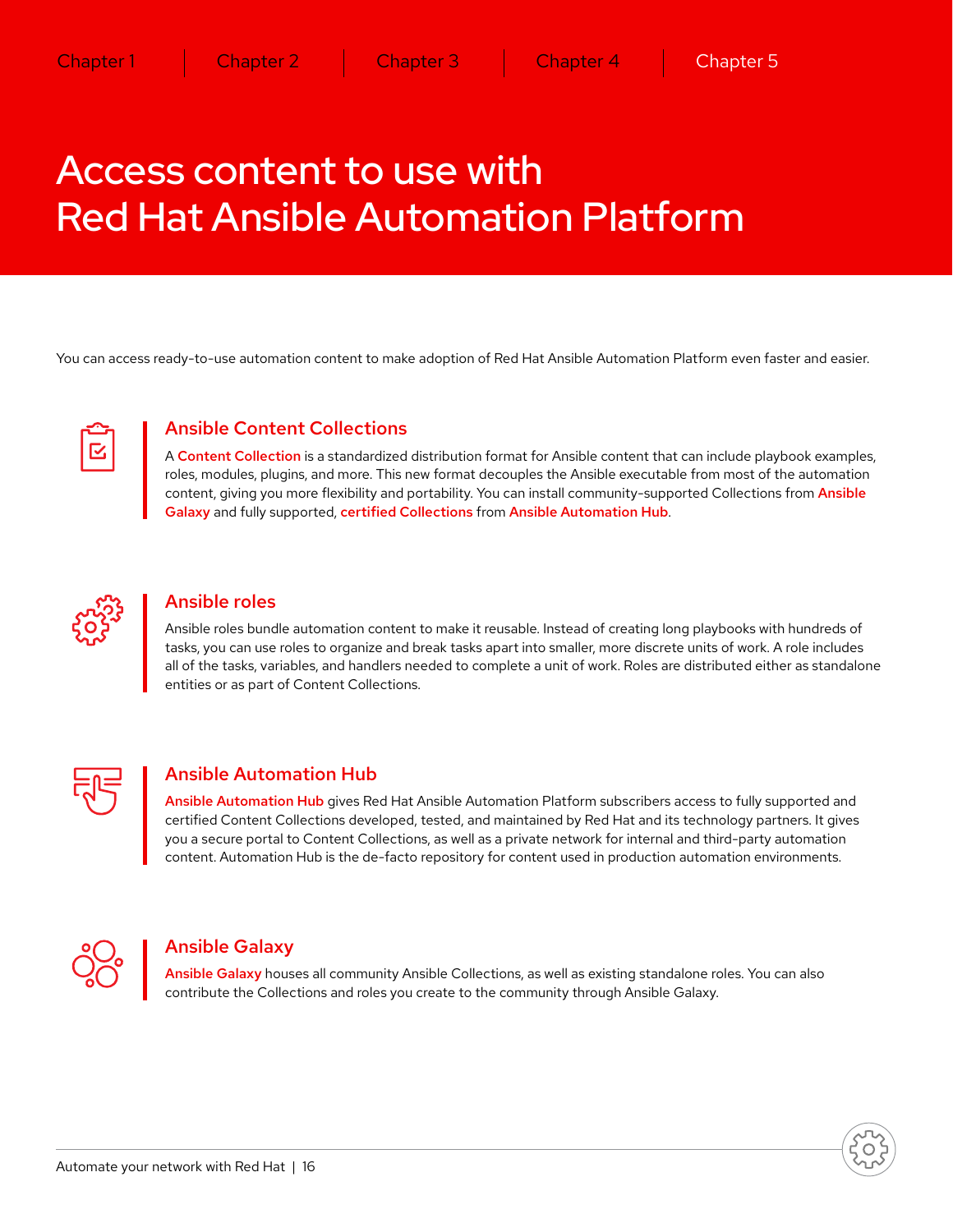## <span id="page-18-0"></span>Find more information

Red Hat provides many resources – including detailed documentation, articles, videos, and discussions – for Red Hat Ansible Automation Platform. Most are located at [ansible.com](https://www.ansible.com/) and on the [Red Hat customer portal](https://access.redhat.com/).